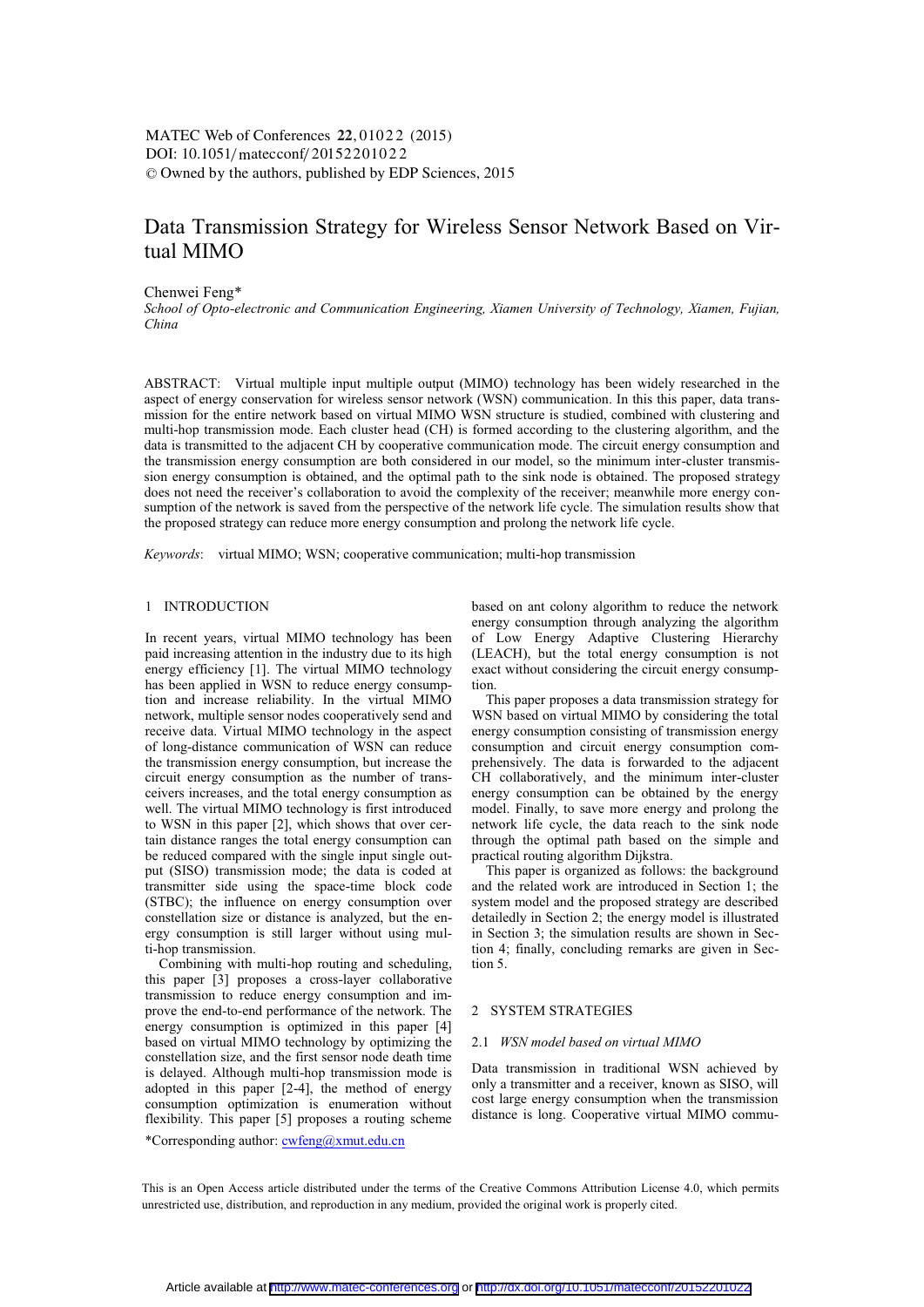

nication has better performance than SISO communication in the aspect of energy conservation, especially for long distance transmission [2]. This is because multiple sensor nodes are integrated in virtual cooperative MIMO communication, which allows multiple single antenna sensor nodes to form an antenna array of MIMO system. Figure 1. Virtual MIMO model of cooperative communication

The cooperative virtual MIMO communication model based on cluster [6] is shown in Figure 1, in which cluster can be formed by a certain clustering algorithm such as LEACH. In general, the average inter-cluster distance *d* (approximating *d* with the distance between the centers of the two clusters) need to be larger than the radius of the cluster  $d_m$ , that is,  $d \gg d_m$ .

In the process of cooperative transmission, the transmission cluster consists of  $M_t$  cooperative sensor nodes, which form a virtual antenna array with *Mr* sensor nodes at the receiver side. Both transmitters and receivers sides need to work collaboratively in existing virtual MIMO schemes, but most of which only mention the virtual communication solution without considering how to realize the synergy at the receiver side [7]. In order to reduce the complexity of the data processing at receiver side, this paper only considers multiple input single output (MISO) mode, namely only the CH receive data at the receiver side.

## 2.2 *Data transmission strategy*

In order to transfer the data from one sensor node to the sink node, the cluster where this sensor node located selects some proper cooperative sensor nodes based on the inter-cluster distance, and transmits the data to the adjacent CH through virtual MISO. When the data is received and decoded correctly by the CH, the receiver side continues to forward the data to the next CH in the same way until the data reach to the sink node. Combining with the model shown in Figure 1, the specific procedure is as follows:

(1) Clustering

Without loss of generality, CH is formed by LEACH, in which each sensor node generates a number between 0~1 randomly. If the number is smaller than the given threshold  $T(n)$  shown in formula (1), the corresponding node will be selected as the CH in the  $r_{th}$  round [8].

$$
T(n) = \begin{cases} \frac{p}{N - p \times (r \mod \frac{N}{p})} & \text{if } n \in G \\ 0 & \text{otherwise} \end{cases}
$$
 (1)

When all the CHs are formed in this round, each CH will inform all the other CHs about the broadcast message of its information. If the broadcast messages of CH *x* is received by CH *y* and the signal strength exceeds a certain threshold, CH *y* will determine CH *x* as its neighbor CH.

All the sensor nodes will join in the corresponding cluster after all the CHs broadcast their information. When all the sensor nodes except the CHs receive the broadcast message, they will select the CH with strongest signal as the final CH, namely joining in the cluster. Then all the sensor nodes transmit message including their residual energy *e* through CSMA channel, which will be used in step (3) to select cooperative nodes.

(2) Routing

CH calculates the minimum inter-cluster energy consumption per bit *E* for cooperative transmission according to the information received from the other sensor nodes in the same cluster and the neighbor CH listed in step (1), and then obtains the number of cooperative nodes  $M_t$ . The detailed analysis will be described in Section 3.

The routing table of CH is mainly composed of the ID of sink node, the ID of all the adjacent CHs and the energy consumption *E* for cooperative transmission to each of them at the beginning. Afterwards, each CH exchanges the routing table with all the adjacent CHs and upgrades the routing table. After several times of exchanging and upgrading, each CH will obtain the optimal path to the sink node based on a certain routing algorithm. To simplify the system complexity, this paper chooses the most simple and practical routing algorithm Dijkstra.

(3) Scheduling

The actual energy consumption *E* for cooperative inter-cluster transmission can be determined by the routing path to the sink node, and then  $M_t$  sensor nodes are selected as virtual transmitting antenna array. The rule of selecting the  $M_t$  cooperative nodes is to select the largest  $M_t$  nodes with value of e mentioned in step (1) in order, the reason of which is to balance the residual energy of the sensor nodes within the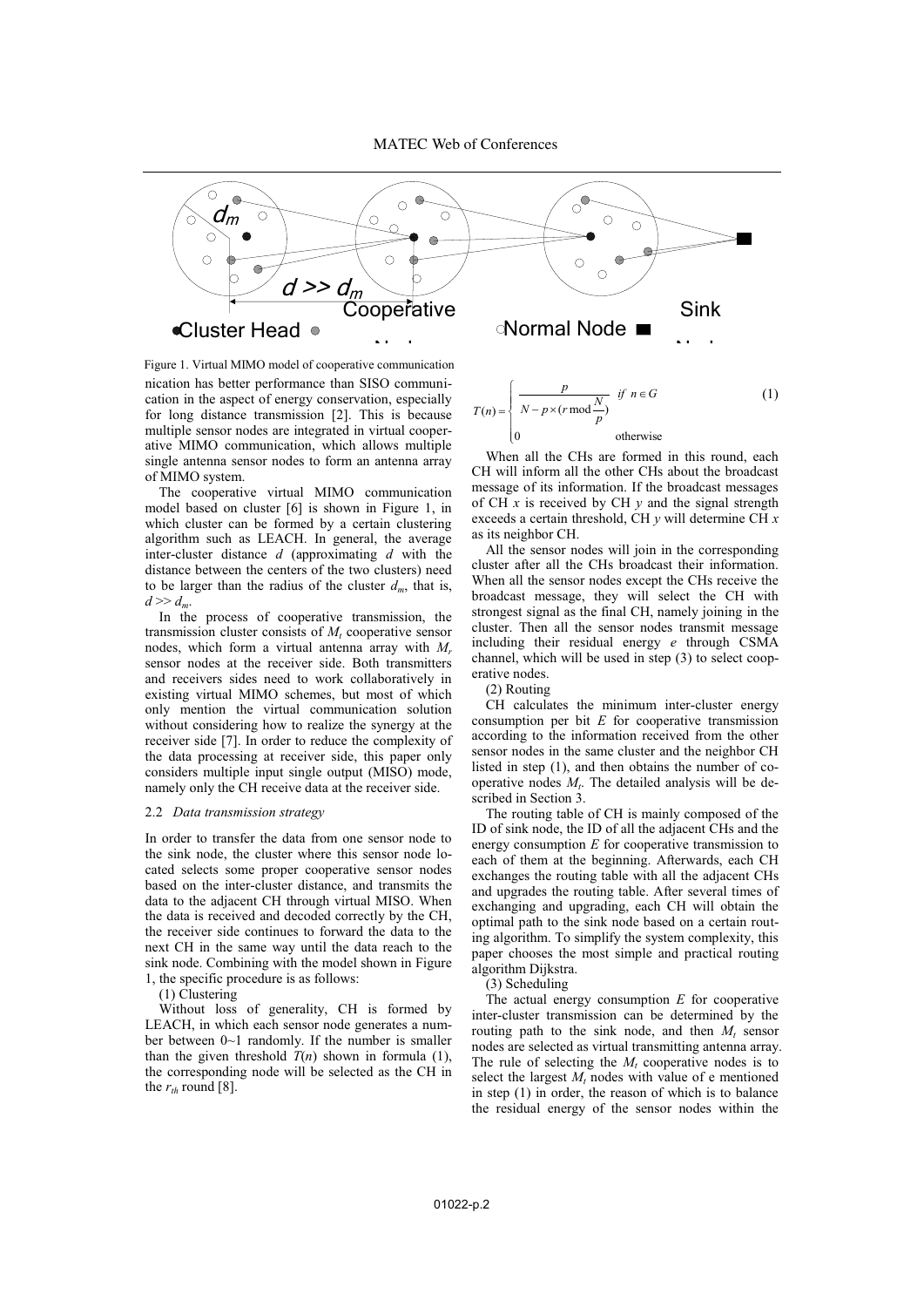cluster to delay the first node death time. Finally, the CH generates a TDMA scheduling message and broadcasts it to the sensor nodes within the cluster, and the cooperative sensor nodes will transmit the data according to the scheduling information.

(4) Data transmission

In data transmission phase, intra-cluster sensor nodes will transmit data according to the scheduling information received. It is notable that each sensor node can transmit data in the corresponding time slot allocated by TDMA scheduling and go into sleep mode in the other time slots in a frame to save energy.

The detailed data transmission procedure is described as follows: 1) Data is transmitted from sensor node to the CH within the cluster; 2) Data processed by the CH then is broadcasted to the  $M_t$  intra-cluster cooperative sensor nodes; 3) Cooperative sensor nodes code the data through STBC after receiving the broadcast data, and then transmit together to the next CH; 4) The next CH receives and decodes the data to restore the original data. 5) Repeat steps  $(5) \sim (6)$  until the data reach to the sink node.

The procedure from step (1) to step (4) above would execute in order each round until there is no data transmitted or all the sensor nodes are dead, or the round will reach to the given threshold.

#### 3 ENERGY CONSUMPTION ANALYSIS

In data transmission phase, the total intra-cluster energy consumption for broadcasting data should be considered first. We assume the transmit energy consumption for broadcasting data to the sensor nodes within the cluster as  $E_{p1}$ . The radius of cluster  $d_m$  is much smaller than the inter-cluster distance *d*, so the data transmission within the cluster will have a much lower error probability than that in the inter-cluster transmission.  $E_{p1}$  can be assumed to be constant because the intra-cluster transmission can be approximately regarded as error-free [9]. When  $M_t$  sensor nodes try to receive data, the total intra-cluster energy consumption for broadcasting data can be expressed as:

$$
E_1 = E_{t1} + E_{ct} + M_t E_{cr}
$$
 (2)

Where,  $E_{t1} = (1 + \alpha)E_{p1}$  is the energy consumption of power amplifier of CH, which is dependent on the transmit energy consumption  $E_{p1}$ .  $\alpha = \zeta / \eta - 1$  denotes the transmit efficiency with *η* the drain efficiency of the RF power amplifier and *ζ* the Peak-to-Average Ratio (PAR) dependent on the modulation scheme and the associated constellation size *b*.  $E_{ct}$  and  $E_{cr}$  are the transmitter and the receiver circuit energy consumptions per bit, respectively.

Then we consider the inter-cluster cooperative transmission. The distances of all the sensor nodes at the transmitter side to the next CH can be approximately regarded as the inter-cluster distance due to *d* >> *dm*. Therefore, the total energy consumption of the cooperative transmission  $E_2$  is shown as:

$$
E_2 = E_{t2} + E_{cr} + M_t E_c \tag{3}
$$

Where,  $E_{t2}$  is the total transmit energy consumption which can be calculated according to the link budget relationship [11]. Specifically, when the channel experiences a path loss with factor *k* we have:

$$
E_{i2} = (1+\alpha)\frac{(4\pi)^2 d^k M_i N_f}{G_i G_r \lambda^2} E_r
$$
 (4)

In formula (4), the value of  $k$  can be different according to different environment, for example,  $k = 2$ for free space propagation model, and  $k = 3 \sim 5$  for urban model with cellular shadows.  $E_r$  is the average energy consumption per bit required at the receiver for a given bit error rate (BER) requirement. *d* denotes the average transmit distance, i.e. inter-cluster distance. *G*<sub>t</sub> and *G<sub>r</sub>* is the transmitter and receiver antenna gains, respectively.  $\lambda$  is the carrier wavelength.  $M_l$  is the link margin compensating the hardware process variations and other additive background noise or interference.  $N_f$  is the receiver noise figure.  $E_r$  for virtual MISO can be refined as follows when  $b \ge 2$  according to this paper [2]:

$$
E_r \leq \frac{2}{3} \left(\frac{P_b}{4}\right)^{-\frac{1}{M_t}} \frac{2^b - 1}{b^{\frac{1}{M_t}+1}} M_t N_0
$$

By approximating the upper bound as equality, we have

$$
E_r = \frac{2}{3} \left(\frac{P_b}{4}\right)^{-\frac{1}{M_t}} \frac{2^b - 1}{b^{\frac{1}{M_t}+1}} M_t N_0
$$

Combining the expression above with formula (4), we obtain

$$
E_{t2} = \frac{2}{3}(1+\alpha)\left(\frac{P_b}{4}\right)^{-\frac{1}{M_t}}\frac{2^b-1}{b^{\frac{1}{M_t}+1}}M_tN_0\frac{(4\pi)^2d^kM_tN_f}{G_tG_r\lambda^2}(5)
$$

In conclusion, the total energy consumption per bit *E* can be expressed as

$$
E = E_1 + E_2 = E_{t1} + E_{t2} + (M_t + 1)(E_{ct} + E_{cr})
$$
  
=  $(1 + \alpha)E_{p1}$   
+  $\frac{2}{3}(1 + \alpha)\left(\frac{P_b}{4}\right)^{-\frac{1}{M_t}} \frac{2^b - 1}{\frac{1}{b^{M_t}}M_tN_0} \frac{(4\pi)^2 d^k M_tN_f}{G_tG_r\lambda^2}$   
+  $(M_t + 1)(E_{ct} + E_{cr})$  (6)

To simplify the network complexity, we assume that the BPSK modulation is adopted in our strategy, i.e. constellation size  $b = 2$ , and then the value of  $\alpha$  is determined as well. The first invariant variables of formula (6) are given as follows:

$$
C_0 = E_{t1} = (1 + \alpha)E_{p1} = constant
$$

The transmitting and receiving circuit energy consumption can be approximately regarded as constant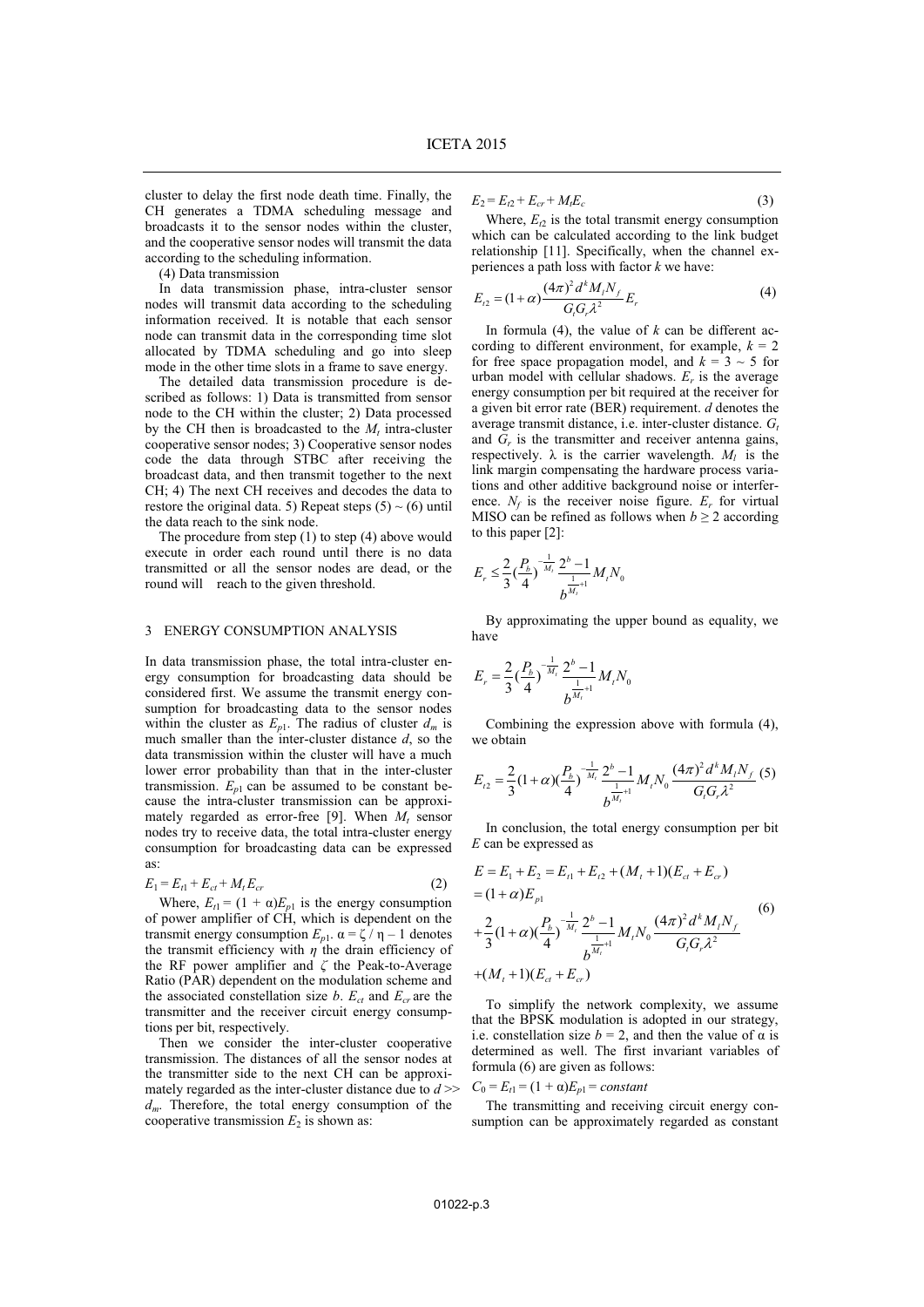[4], so the second invariant variables of formula (6) are given as follows:

 $C_1 = E_{ct} + E_{cr} = constant$ 

In addition, parameters such as  $N_0$ ,  $\lambda$ ,  $M_l$ ,  $N_f$ ,  $G_t$ ,  $G_t$ are fixed when the network is initialized, so the third invariant variables of formula (6) are given as follows:

$$
C_2 = \frac{2}{3}(1+\alpha)\frac{2^b-1}{b}N_0\frac{(4\pi)^2}{\lambda^2}\frac{M_tN_f}{G_tG_r} = constant
$$

Combining  $C_0$ ,  $C_1$  and  $C_2$  with formula (6), we have

$$
E = C_0 + C_1(M_t + 1) + C_2 d^k M_t \left(\frac{4}{P_b b}\right)^{\frac{1}{M_t}}
$$
 (7)

For a particular inter-cluster transmission, *d* and *k* are constant, and BER  $P<sub>b</sub>$  given is fixed as well when the network is initialized. Therefore formula (7) is the function of variable  $M_t$ , and there is a minimum value of *E*. Calculating the derivation of *E* with  $M_t$ , we obtain

$$
\frac{dE}{dM_t} = C_1 + C_2 d^k \left(\frac{4}{P_b b}\right)^{\frac{1}{M_t}} [1 - \frac{1}{M_t} \ln(\frac{4}{P_b b})] \, .
$$

Making the expression above equal to 0, we obtain

$$
d^{k} \left(\frac{4}{P_{b}b}\right)^{\frac{1}{M_{t}}} \left[\frac{1}{M_{t}}\ln\left(\frac{4}{P_{b}b}\right) - 1\right] = \frac{C_{1}}{C_{2}}.
$$

The optimal  $M_t$  is  $M_{topt} = f(d^k)$ , which can be obtained by solving the expression above. For a given inter-cluster distance *d*, the minimum energy consumption can be optimized by  $M_{top}$  obtained. Then CH can choose the integer approaching to  $M_{\text{tont}}$  as the actual *Mt*.

Formula (7) is the relationship between the inter-cluster energy consumption and the path, where *E* and *d* is the one-to-one relationship based on optimized  $M_t$ . The actual inter-cluster energy consumption can be obtained according to formula (7), thereby the optimal path from the sensor node with data transferred initially to the sink node can be determined by Dijsktra routing algorithm.

## 4 SIMULATION AND ANALYSIS

## 4.1 *Text and indenting*

The proposed virtual MIMO network is simulated using the model described in Figure 1. There are 100 nodes in the simulation scenario, network area is  $500m \times 500m$ , and the sink node is located at the center of the network. The initial energy of each sensor node is 1J, and the data with 1 bit length generated in a node randomly each round. The simulation parameters [3] are given in Table 1.

In order to validate the performance, we compare the proposed strategy of optimized cooperative MISO (OCMISO) with the strategy of LEACH, noncooperative SISO (NCSISO) and random cooperative MISO (RCMISO). The strategy of LEACH is that data collected by the CH is directly transmitted to the sink node. The strategy of NCSISO is that data collected by the CH is transferred to the sink node through multi-hop transmission communication using Dijkstra routing algorithm based on the cost of distance. The strategy of RCMISO involving cooperative virtual MISO communication selects cooperative nodes randomly based on NCSISO, and the cost of the routing algorithm is the inter-cluster energy consumption calculated by formula (6). The proposed strategy of OCMISO is to select optimized cooperative nodes and find the optimal path to the sink node based on the cost of the minimum inter-cluster energy consumption.

| Table 1. Simulation parameters setting |  |  |  |  |
|----------------------------------------|--|--|--|--|
|----------------------------------------|--|--|--|--|

| $B = 10kHz$     | $N_0 = -171dBm/Hz$       |
|-----------------|--------------------------|
| $f_c = 2.5$ GHz | $k = 2 - 5$              |
| $M_1 = 40dB$    | $\lambda = 0.12$ m       |
| $N_f = 10 dB$   | $\zeta = 1$              |
| $GrGr = 5dBi$   | $P_{ct} = 84 \text{mW}$  |
| $\eta = 0.35$   | $P_{cr} = 112 \text{mW}$ |
| $P_b = 10^{-3}$ | $R_h = 10kb/s$           |

Comparison of the total energy consumption of the network with the round is shown in Figure 2. Total energy consumption of the four algorithms is on the rise with the round increasing. In the same round, the relationship of the four kinds of algorithm about the total energy consumption is LEACH > NCSISO > RCMISO > OCMISO. LEACH is a classical WSN data transmission strategy, where data integrated to the CH is directly transmitted to the sink node, so the energy consumption will become very large because of the long distance between the CH and the sink node. Multi-hop transmission mode is introduced to NCSISO to break down the long distance into many short distances, largely reducing the transmission energy consumption, has become the mainstream in the WSN research, but the routing algorithm is based on the shortest path without considering energy consumption. RCMISO further reduces the energy consumption compared with NCSISO by using virtual MIMO communication, but the inter-cluster energy consumption is not minimized because of the cooperative nodes selected randomly. Considering the circuit and the transmission energy consumption of the sensor nodes comprehensively, OCMISO optimizes the number of the cooperative nodes compared with RCMISO to minimize the inter-cluster energy consumption, so the total energy consumption of the network become minimum. Similarly, for the same value of the energy consumption in Figure 2, the round of OCMISO is the largest, which means that OCMISO can prolong the life cycle of the network because of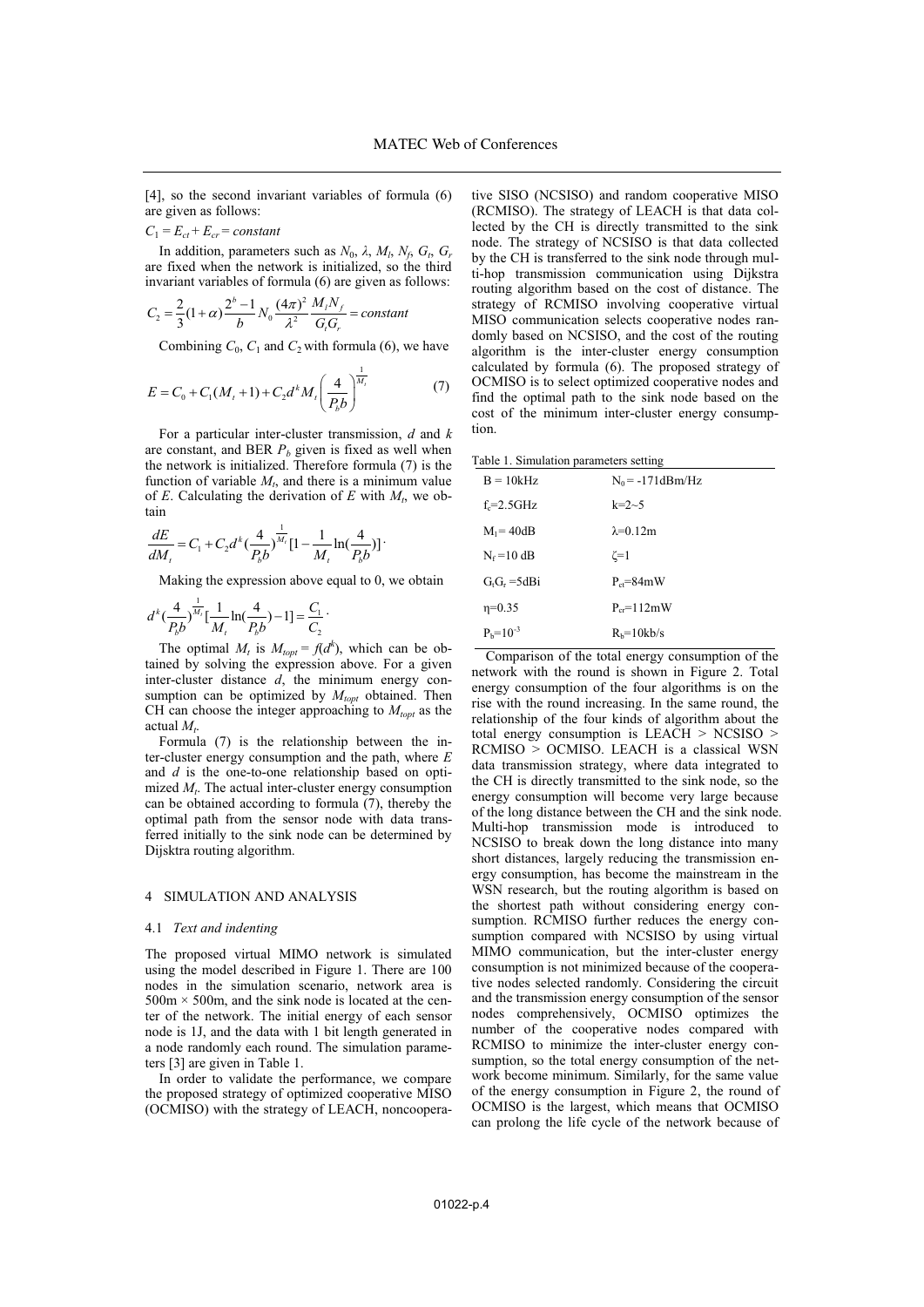



Figure 2. Total energy consumption of the network.



Figure 3. Node mortality of the network

more energy conservation.